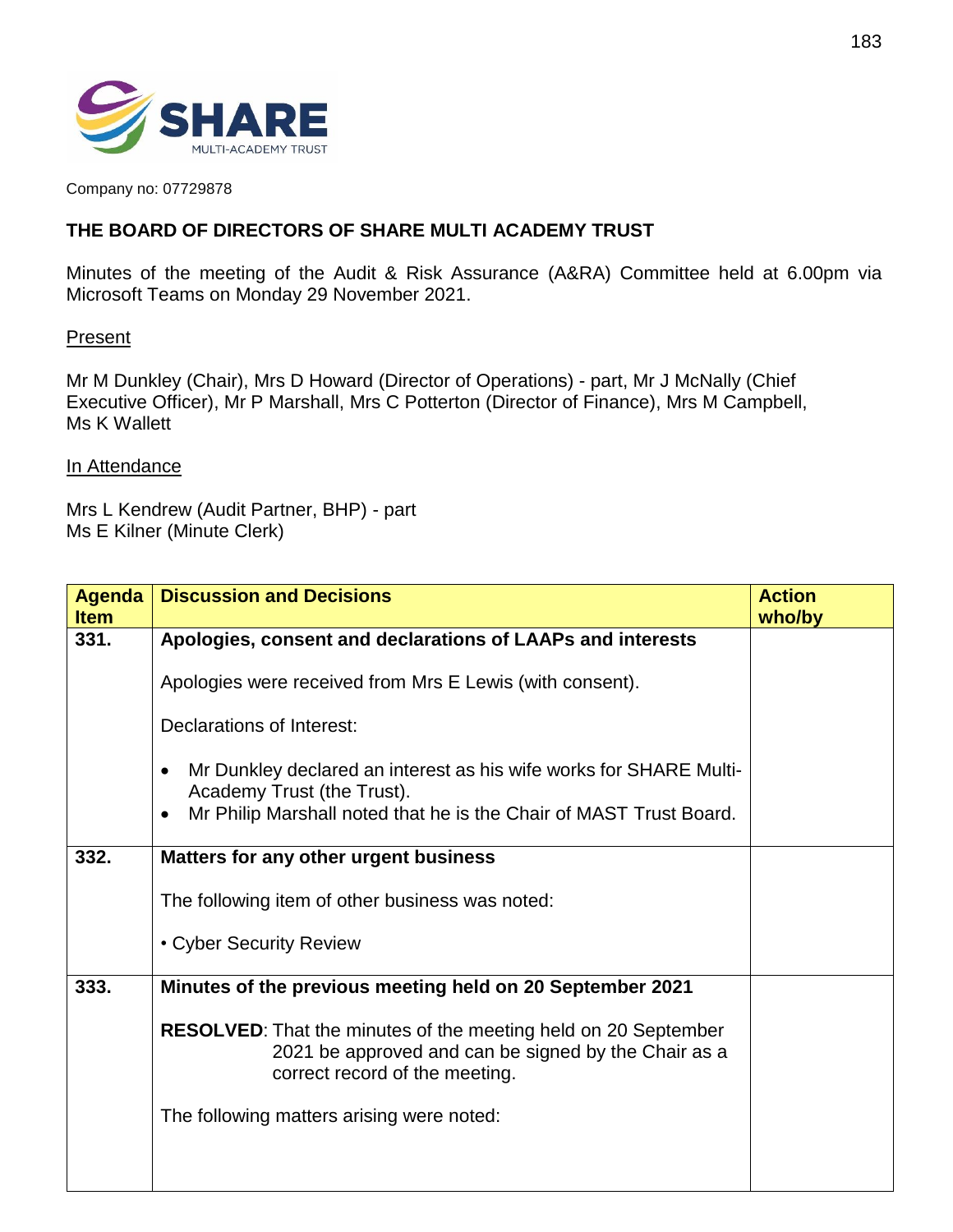| <b>Agenda</b><br><b>Item</b> | <b>Discussion and Decisions</b>                                                                                                                                                                                                                                                                                                                                                                                                                                                                                                                                                                                                                                                                | <b>Action</b><br>who/by                        |
|------------------------------|------------------------------------------------------------------------------------------------------------------------------------------------------------------------------------------------------------------------------------------------------------------------------------------------------------------------------------------------------------------------------------------------------------------------------------------------------------------------------------------------------------------------------------------------------------------------------------------------------------------------------------------------------------------------------------------------|------------------------------------------------|
|                              | (a) Election of Committee Chair (Minute 320 refers)                                                                                                                                                                                                                                                                                                                                                                                                                                                                                                                                                                                                                                            |                                                |
|                              | It was noted that Mr P Marshall has been confirmed as the Vice<br>Chair of the Audit and Risk Assurance Committee.                                                                                                                                                                                                                                                                                                                                                                                                                                                                                                                                                                             |                                                |
|                              | (b) Minutes of the previous meeting held on the 10 June 2021 (Minute<br>323 refers)                                                                                                                                                                                                                                                                                                                                                                                                                                                                                                                                                                                                            |                                                |
|                              | The Chair updated the meeting on the Teaching School Hub<br>Financial Plans. TSH Expenditure 2020-21 had been circulated<br>before the meeting.                                                                                                                                                                                                                                                                                                                                                                                                                                                                                                                                                |                                                |
|                              | • The Summary sheet in the file gives on overview of expected<br>deficits and surplus by year for 3 years.<br>Its should be noted that any deficit would impact the central<br>funds of the Trust.<br>There is a potential of a small deficit in the year 2021/22 of<br>circa £11k. This is due to the timing of cash flows for the<br>Teaching School Hub. The expectation is for surplus in the<br>years 2022/23 and 2023/24.<br>There is no current concern about financial impacts of the<br>Teaching School Hub on the Trust. The Teaching School Hub<br>financial expectations will continue to be monitored by the Chair<br>The CEO noted that the Teaching School Hub is a new venture |                                                |
|                              | and the current year deficit / surplus view will continue to<br>change.                                                                                                                                                                                                                                                                                                                                                                                                                                                                                                                                                                                                                        | Mrs C                                          |
|                              | <b>ACTION:</b> Mrs C Potterton and Mrs M Campbell to discuss the TSH<br>Expenditure 2020-21 to clarify understanding of the<br>document.                                                                                                                                                                                                                                                                                                                                                                                                                                                                                                                                                       | <b>Potterton /</b><br>Mrs C<br><b>Campbell</b> |
|                              | <b>ACTION:</b> The Chair to identify any issues from the TSH Board<br>meeting and discuss at the A&RA Committee meeting<br>ongoing.                                                                                                                                                                                                                                                                                                                                                                                                                                                                                                                                                            | <b>Chair</b>                                   |
|                              | <b>ACTION:</b> The Chair, CEO and Director of Finance to discuss how<br>best to communicate the work of the A&RA Committee to<br>Local Governing bodies. The Chair to update the next<br>meeting on the outcome of discussions.                                                                                                                                                                                                                                                                                                                                                                                                                                                                | Chair / CEO /<br><b>DoF</b>                    |
|                              | (c) Agree the Audit and Risk Assurance Committee's annual report to<br>the Board and Accounting Officer (Minute 327 refers)                                                                                                                                                                                                                                                                                                                                                                                                                                                                                                                                                                    |                                                |
|                              | The Analysis of Effectiveness - Audit & Risk Assurance<br>Committee - Academic Year 2020-21 document was circulated<br>before the meeting.                                                                                                                                                                                                                                                                                                                                                                                                                                                                                                                                                     |                                                |
|                              | The Chair updated that the key issue identified was Director and<br>Member Training.                                                                                                                                                                                                                                                                                                                                                                                                                                                                                                                                                                                                           |                                                |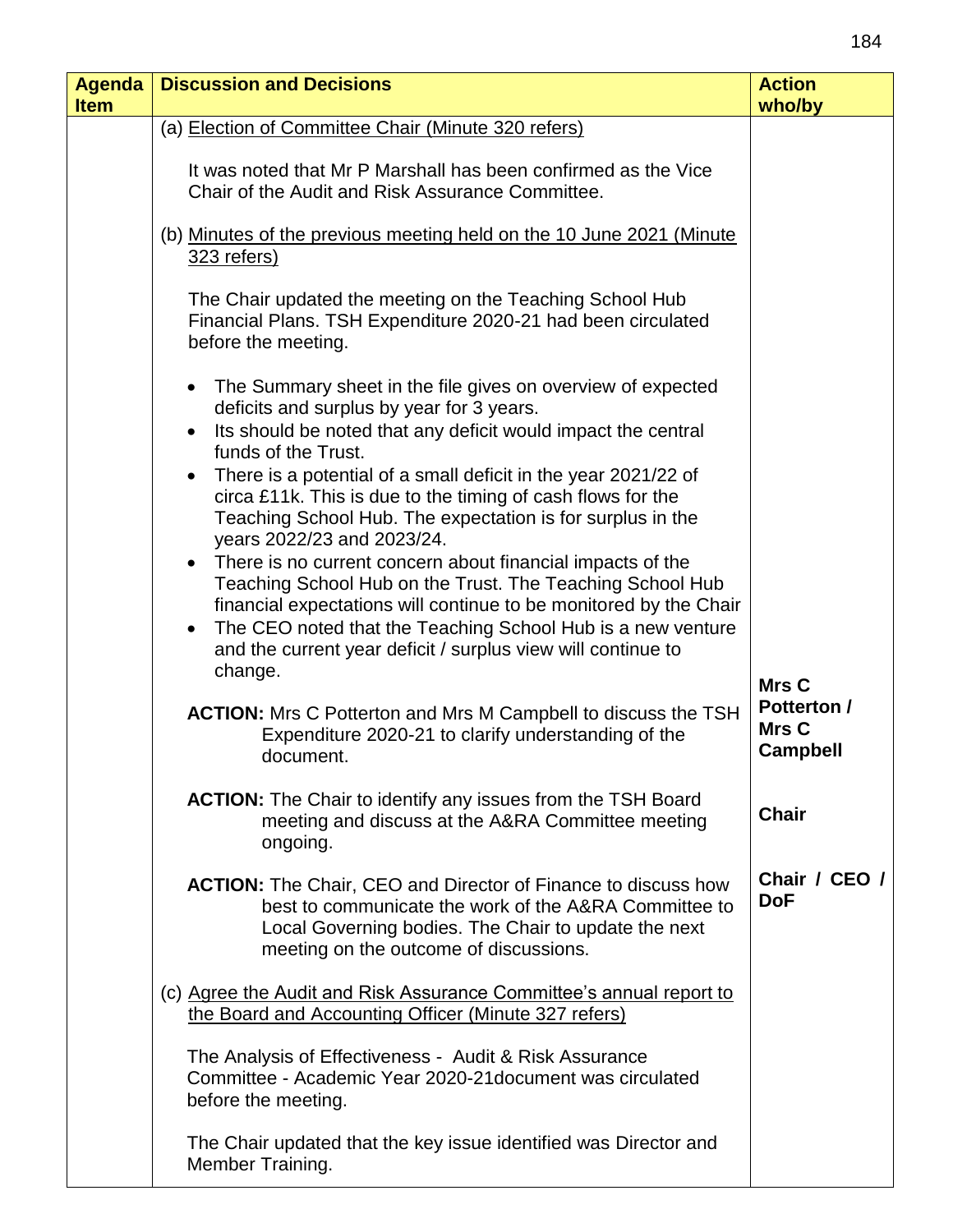| <b>Agenda</b><br><b>Item</b> | <b>Discussion and Decisions</b>                                                                                                                                                                                                                                                                                                                                       | <b>Action</b><br>who/by |
|------------------------------|-----------------------------------------------------------------------------------------------------------------------------------------------------------------------------------------------------------------------------------------------------------------------------------------------------------------------------------------------------------------------|-------------------------|
|                              | Q. Is training available online?<br>A. Yes we expect training to be online.                                                                                                                                                                                                                                                                                           |                         |
|                              | The Chair noted that Publication of Academy Trust Handbook and<br>changes from the previous Academies Financial Handbook July<br>2021 had been circulated before the meeting.                                                                                                                                                                                         |                         |
|                              | <b>ACTION:</b> Academy Trust Handbook and changes from the<br>previous Academies Financial Handbook to be included<br>on the agenda of the next A&RA Committee Meeting.                                                                                                                                                                                               | <b>Chair</b>            |
|                              | <b>ACTION:</b> The Chair to send a copy of Publication of Academy<br>Trust Handbook and changes from the previous<br>Academies Financial Handbook July 2021 to Mr A Kent<br>for circulation to all governors.                                                                                                                                                         | <b>Chair</b>            |
| 334.                         | <b>Comment on the Annual Report and Financial Statements 2020-21</b><br>prior to finalisation and submission to the AGM                                                                                                                                                                                                                                               |                         |
|                              | Mrs L Kendrew was welcomed to the meeting and introductions were<br>completed. It was noted that it was the first year that BHP had<br>completed the audit and accounts for the Trust.                                                                                                                                                                                |                         |
|                              | The following documents were circulated before the meeting:                                                                                                                                                                                                                                                                                                           |                         |
|                              | Audit Findings Report - 1 September 2021 to 31 August 2021<br>Data Analytics Report - 1 September 2021 to 31 August 2021<br>Annual Report and Financial Statements for the year ended 31<br>$\blacksquare$<br>August 2021                                                                                                                                             |                         |
|                              | Mrs L Kendrew updated the meeting and summarised reports.                                                                                                                                                                                                                                                                                                             |                         |
|                              | (a) Audit Findings Report - 1 September 2021 to 31 August 2021                                                                                                                                                                                                                                                                                                        |                         |
|                              | • Audit Finding Report – these findings will be included in the<br>Management Letter which will be uploaded to the ESFA<br>website with the Annual Report and Financial Statements.<br>Significant findings were summarised with recommendations<br>and responses.<br>Regularity assurance engagement findings were summarised<br>with recommendations and responses. |                         |
|                              | Q. Could there be anything else, other than what is in the<br>findings, that needs to be included on the website?<br>A. No, all checks have been completed, this is the only item.                                                                                                                                                                                    |                         |
|                              | Mrs L Kendrew noted that findings reports were very short<br>compared with some other Trusts and the Trust was in a good<br>position.                                                                                                                                                                                                                                 |                         |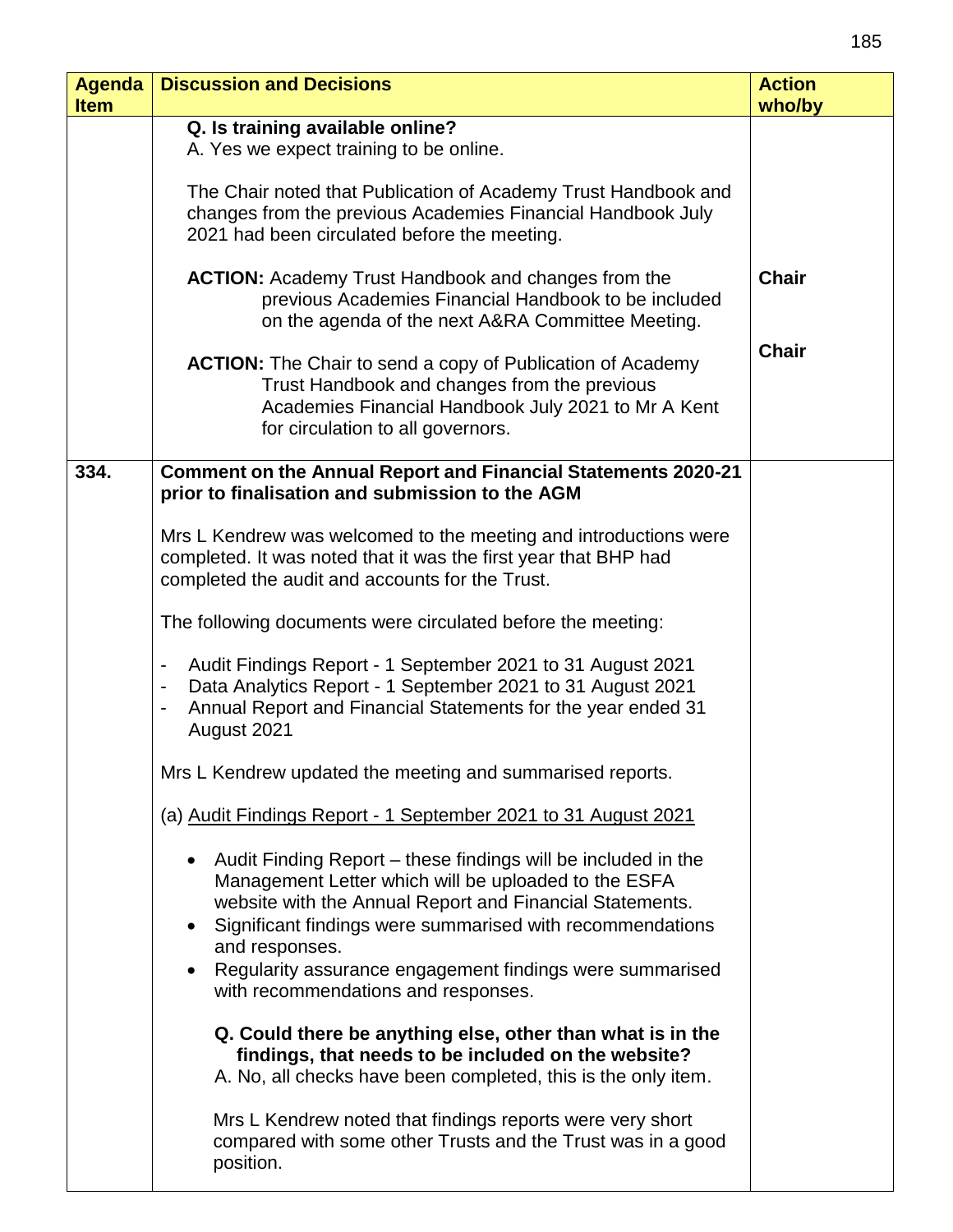| <b>Agenda</b><br><b>Item</b> | <b>Discussion and Decisions</b>                                                                                                                                                                                                                                                           | <b>Action</b><br>who/by |
|------------------------------|-------------------------------------------------------------------------------------------------------------------------------------------------------------------------------------------------------------------------------------------------------------------------------------------|-------------------------|
|                              | Surplus / Deficit reconciliation $-$ it was noted that the report was<br>'£'000' rather than '£' and this should be amended.<br>Unadjusted misstatements.<br>• Quantitative aspects of accounting practice and financial<br>reporting.<br>• Outstanding items.<br>• Keeping you informed. |                         |
|                              | Q. Re Keeping you informed – are we compliant as a<br>Trust?<br>A. Yes, we are.                                                                                                                                                                                                           |                         |
|                              | Q. Is this report published on the Trust website?<br>A. No, this is internal.                                                                                                                                                                                                             |                         |
|                              | Q. Can we improve the Scheme of Delegation response in<br>the Audit Finding Report?<br>A. Yes this will be revised.                                                                                                                                                                       | Mrs L                   |
|                              | <b>ACTION:</b> The DoF and Mrs L Kendrew to revise the Audit<br>Finding response in relation to Scheme of Delegation.                                                                                                                                                                     | Kendrew /<br><b>DoF</b> |
|                              | (b) Data Analytics Report - 1 September 2021 to 31 August 2021                                                                                                                                                                                                                            |                         |
|                              | The report was summarised for the meeting.<br>Overall Impact Analysis - nothing unusual identified.<br>Blank Descriptions - no issues.                                                                                                                                                    |                         |
|                              | <b>ACTION:</b> The DoF to review the cause of zero value blank<br>description transactions and update the next A&RA<br>Committee meeting.                                                                                                                                                 | <b>DoF</b>              |
|                              | Keywords overview - no issues identified.<br>Post Year End overview - no issues<br>Back dated overview - no issues                                                                                                                                                                        |                         |
|                              | <b>ACTION:</b> The DoF to review the cause of back dated<br>transactions and update the next A&RA Committee<br>meeting.                                                                                                                                                                   | <b>DoF</b>              |
|                              | Q. Is our financial system able to be amended to add<br>controls?<br>A. The system is quite rigid but we will review with our software<br>provider.                                                                                                                                       |                         |
|                              | Mrs D Howard left the meeting at 6.55pm                                                                                                                                                                                                                                                   |                         |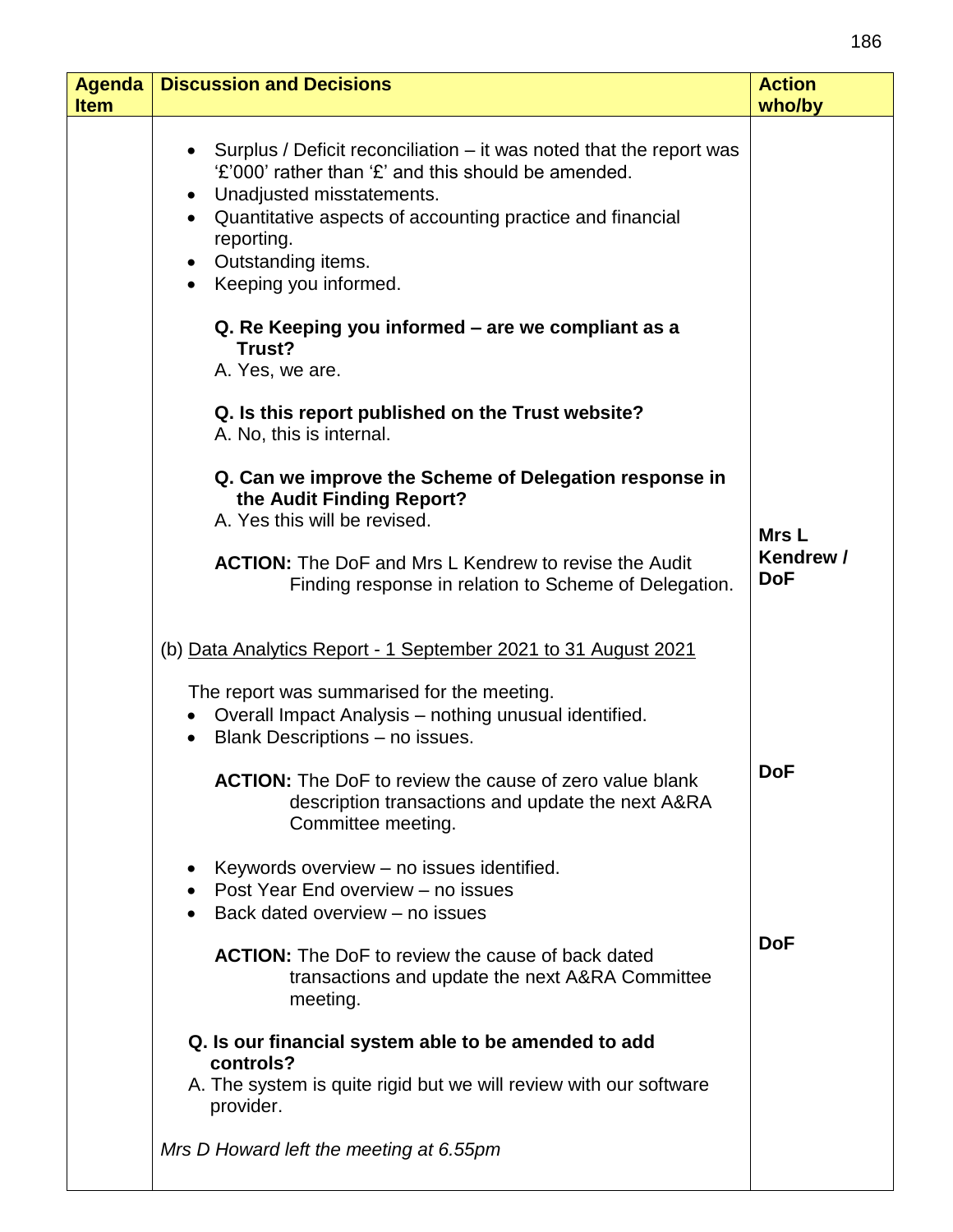| <b>Agenda</b> | <b>Discussion and Decisions</b>                                                                                                                                                                                                                                                                                                                                                                                   | <b>Action</b> |
|---------------|-------------------------------------------------------------------------------------------------------------------------------------------------------------------------------------------------------------------------------------------------------------------------------------------------------------------------------------------------------------------------------------------------------------------|---------------|
| <b>Item</b>   |                                                                                                                                                                                                                                                                                                                                                                                                                   | who/by        |
|               | (c) Annual Report and Financial Statements for the year ended 31<br><u>August 2021</u>                                                                                                                                                                                                                                                                                                                            |               |
|               | It was noted that amendments will be made as required as a result<br>of review and comments received.                                                                                                                                                                                                                                                                                                             |               |
|               | The terminology for Directors / Trustees in the report will be<br>reviewed and made consistent.                                                                                                                                                                                                                                                                                                                   |               |
|               | The Trustee's Report was summarised. It was noted that this<br>$\bullet$<br>report is bespoke to the Trust.<br>The Governors Statement was summarised.<br>The Accountants Report and Audit Report was summarised.<br>$\bullet$<br>The Statement of Financial Activities was summarised.<br>The Balance Sheet was summarised.<br>Significant items in Notes to Accounts were highlighted<br>including Staff Costs. |               |
|               | Q. Do you prefer 'Directors' or Trustees'?<br>A. 'Directors' should be used for board members                                                                                                                                                                                                                                                                                                                     |               |
|               | Q. Are the Key Performance Indicators in the Trustees<br><b>Report sufficient?</b><br>A. Yes. The report is easy to read. This should be the Trust<br>view of KPI's.                                                                                                                                                                                                                                              |               |
|               | Q. Can we amend / delete specific school actions in<br>relation to deficits?<br>A. Yes this can be amended.                                                                                                                                                                                                                                                                                                       |               |
|               | Q. Can an explanation be given of funds and free reserves<br>on page 15?                                                                                                                                                                                                                                                                                                                                          |               |
|               | A. Yes, an explanation was provided and amendments were<br>agreed.                                                                                                                                                                                                                                                                                                                                                |               |
|               | Q. Why is the deficit of £0.4m excluding Fixed Assets<br>different to the total deficit stated?<br>A. The difference is mainly depreciation.                                                                                                                                                                                                                                                                      |               |
|               | Q. Do we have any Co2 / Energy Efficiency targets in<br>place?<br>A. This should be discussed.                                                                                                                                                                                                                                                                                                                    |               |
|               | Mrs L Kendrew was thanked for her updates and it was noted that<br>summaries had been very helpful. Mrs L Kendrew and her team were<br>thanked for all the work done.                                                                                                                                                                                                                                             |               |
|               | Mrs L Kendrew left the meeting at 7.31pm                                                                                                                                                                                                                                                                                                                                                                          |               |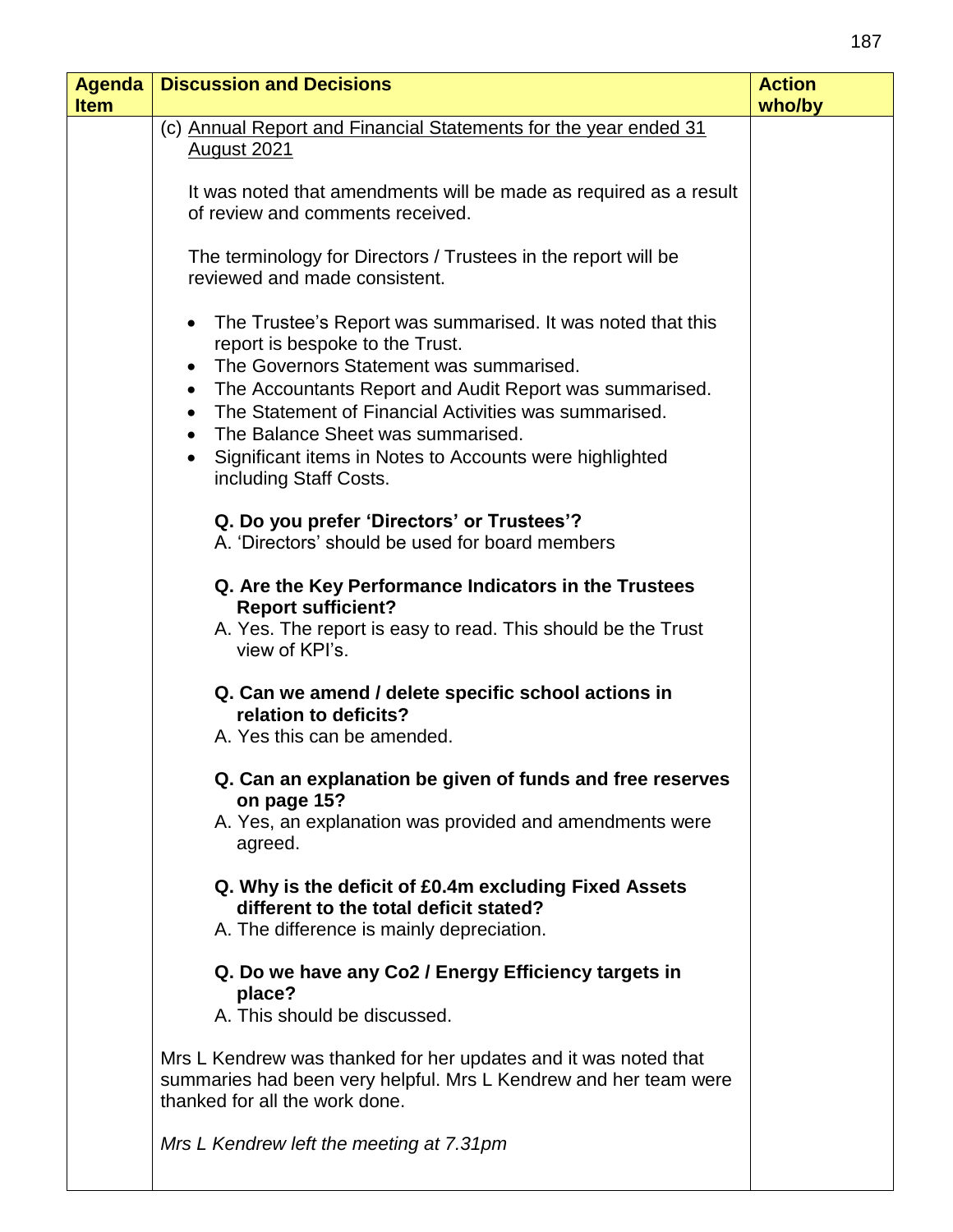| <b>Agenda</b><br><b>Item</b> | <b>Discussion and Decisions</b>                                                                                                                                                        | <b>Action</b><br>who/by |
|------------------------------|----------------------------------------------------------------------------------------------------------------------------------------------------------------------------------------|-------------------------|
|                              | <b>ACTION:</b> Mrs C Potterton to respond to all questions received from<br>Mrs M Campbell where answers have not been provided in<br>the meeting.                                     | <b>DoF</b>              |
|                              | The Chair noted that minimal changes and findings had been reported<br>by the new auditors. The Chair gave congratulations to Mrs C<br>Potterton and her team.                         |                         |
|                              | It was noted by Mrs C Potterton that the new auditors do provide<br>access to a lot of Benchmarking data on other Trusts. This will be<br>reviewed at a future A&RA Committee meeting. |                         |
| 335.                         | <b>Consider the external audit opinion (including Management</b><br>Letter) for 2020-21 and advise the Accounting Officer on signing<br>the accounts and Governance Statement          |                         |
|                              | This item was covered above.                                                                                                                                                           |                         |
| 336.                         | Discuss the implications of the result of the Accounting Officer's<br>review of effectiveness of the system of control in relation to the<br><b>Governance Statement</b>               |                         |
|                              | This item was covered above.                                                                                                                                                           |                         |
| 337.                         | <b>Review Trustees Allowances claimed 2020-21</b>                                                                                                                                      |                         |
|                              | 2021-21 Trustees Mileage Allowance was circulated before the<br>meeting.                                                                                                               |                         |
|                              | The report was noted by the meeting.                                                                                                                                                   |                         |
| 338.                         | <b>Receive DBS status update and comment</b>                                                                                                                                           |                         |
|                              | The DBS Overview November 2021 had been circulated before the<br>meeting.                                                                                                              |                         |
|                              | The CEO updated that the Trust exceeds the requirements for staff<br>DBS checks by repeating the process every five years.                                                             |                         |
| 339.                         | Correspondence - record any correspondence received by<br><b>SHARE Multi-Academy Trust Directors</b>                                                                                   |                         |
|                              | There was no correspondence.                                                                                                                                                           |                         |
| 340.                         | Any other urgent business                                                                                                                                                              |                         |
|                              | <b>Cyber Security Review</b>                                                                                                                                                           |                         |
|                              | Understanding of the Next Steps following this review are key for the<br>A&RA Committee Meeting.                                                                                       |                         |